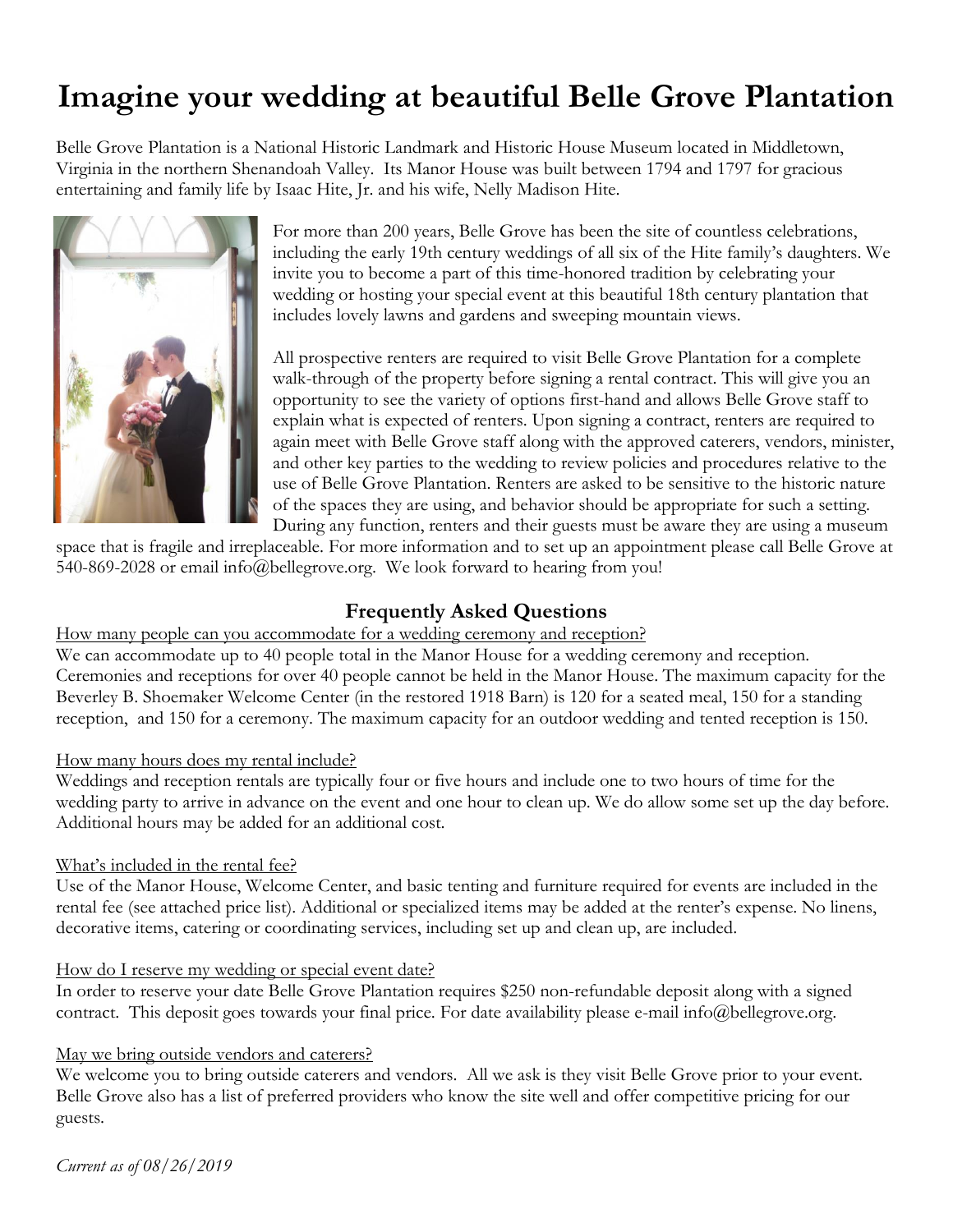## **Wedding Options and Rates:**

### **Wedding Ceremony and Reception in the Manor House**

- Includes one-hour wedding rehearsal the evening before the event, access to the house two hours before the event, and five hours for the event, one hour clean up after the event.
- 40 ceremony chairs, reception tables and chairs
- Private rooms for the bride, groom, and their attendants available two hours prior to the event
- Maximum number of guests: 40. This includes bride and groom, and wedding party
- \$2,000 (plus 10% refundable deposit)

### **Wedding Ceremony on the Grounds or in the Beverley B. Shoemaker Welcome Center**

- Includes one-hour wedding rehearsal the evening before the event, access to the house two hours before the event, and two hours for the event, one hour clean up after the event.
- 150 white chairs provided
- Beverley B. Shoemaker Welcome Center available as a ceremony location (accommodates 150)
- Private rooms for the bride, groom and their attendants available two hours prior to the event
- Maximum number of guests: 150. This includes bride and groom, and wedding party
- \$1,500 (plus 10% refundable deposit)

### **Wedding Reception or Party in the Beverley B. Shoemaker Welcome Center**

- Includes access to the facility two hours before the event, and three hours for the event, one hour clean up after the event.
- 150 white chairs, 14 60" round tables, and 8 72" long tables provided for use.
- Maximum number of guests: 150. Accommodations for 120 for a seated meal.
- \$2,300 (plus 10% refundable deposit)

### **Wedding Ceremony and Reception in the Beverley B. Shoemaker Welcome Center**

- Includes one-hour wedding rehearsal the evening before the event, access to the house two hours before the event, and five hours for the event, one hour clean up after the event.
- 150 outdoor chairs for ceremony and use of the Welcome Center as a rain location for ceremony and for the reception, which includes white chairs, 60" round tables and 72" long tables
- Private rooms for the bride, groom and their attendants available two hours prior to the event
- Maximum number of guests: 150. This includes bride and groom, and wedding party
- \$3,500 (plus 10% refundable deposit)

This package does not include a tent. Arrangements can be made to rent one but at the renter's expense.

### **Wedding Ceremony and Tented Reception on the Grounds**

- Includes one-hour wedding rehearsal the evening before the event, access to the house two hours before the event, and five hours for the event, one hour clean up after the event.
- 40' x 80' white tent, nineteen 60" tables and 300 chairs for ceremony and reception
- Welcome Center available as a ceremony rain location, cocktail hour location or after dinner dancing (accommodates 150 standing reception or 100 seated)
- Private rooms for the bride, groom and their attendants available two hours prior to the event
- Maximum number of guests: 150. This includes bride and groom, and wedding party.
- \$5.500 (plus 10% refundable deposit)

### **Additional packages are available upon request.**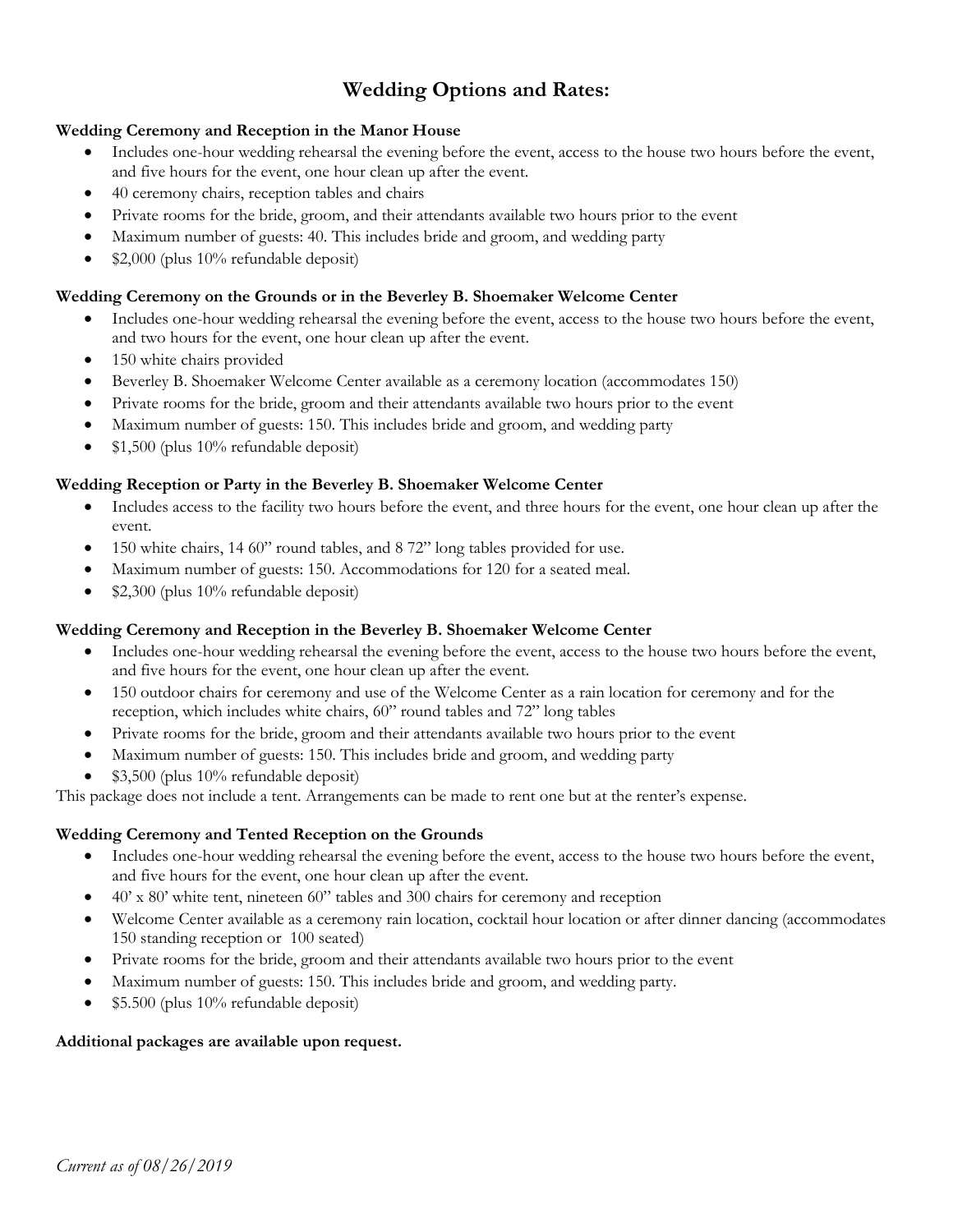

Thank you for considering Belle Grove for your event. We have listed Saturdays as they are the most popular for weddings. Fridays and Sundays may also be available but there are no discounts for selecting another day of the week.

## **2023 Available Dates**

### April 2023

• Saturday, April 22

### May 2023

- Saturday, May 6
- Saturday, May 27

### June 2023

- Saturday, June 10
- Saturday, June 17
- Saturday, June 24

### July 2023

- Saturday, July 1
- Saturday, July 8
- Saturday, July 15
- Saturday, July 22
- Saturday, July 29

### August 2023

- Saturday, August 5
- Saturday, August 12
- Saturday, August 19

### September 2023

- Saturday, September 2
- Saturday, September 9
- Saturday, September 16
- Saturday, September 23
- Saturday, September 30

### October 2023

- Saturday, October 7
- Saturday, October 14
- Saturday, October 28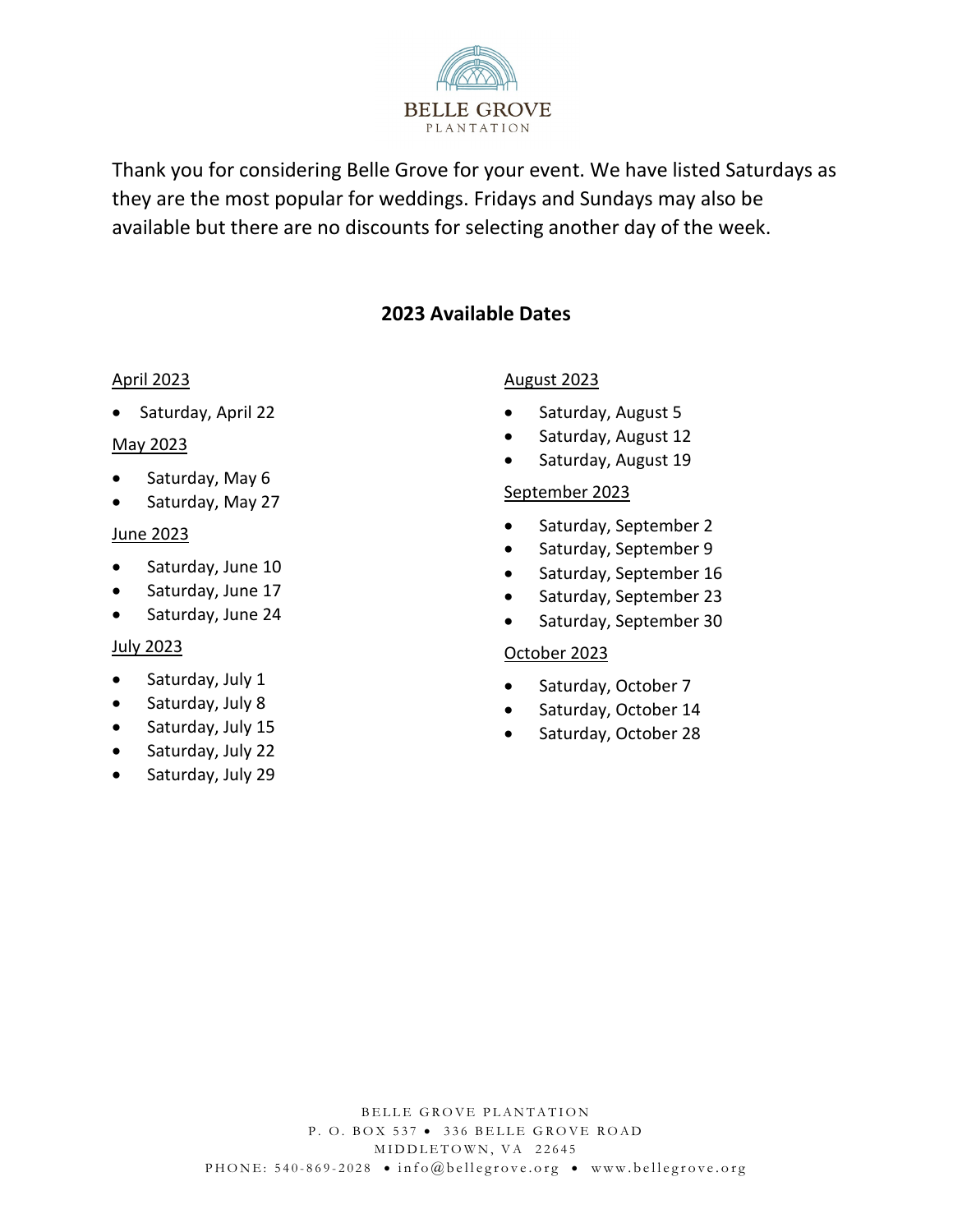# **Example seating plan for Beverley B. Shoemaker Welcome Center**



- 14 60" inch round tables (fits 8 chairs)
- 8 72" inch rectangular tables
- Catering kitchen that includes refrigerator, freezer, warming box, three compartment sink, prep area, pass through window, handwashing sink and closet for personal items.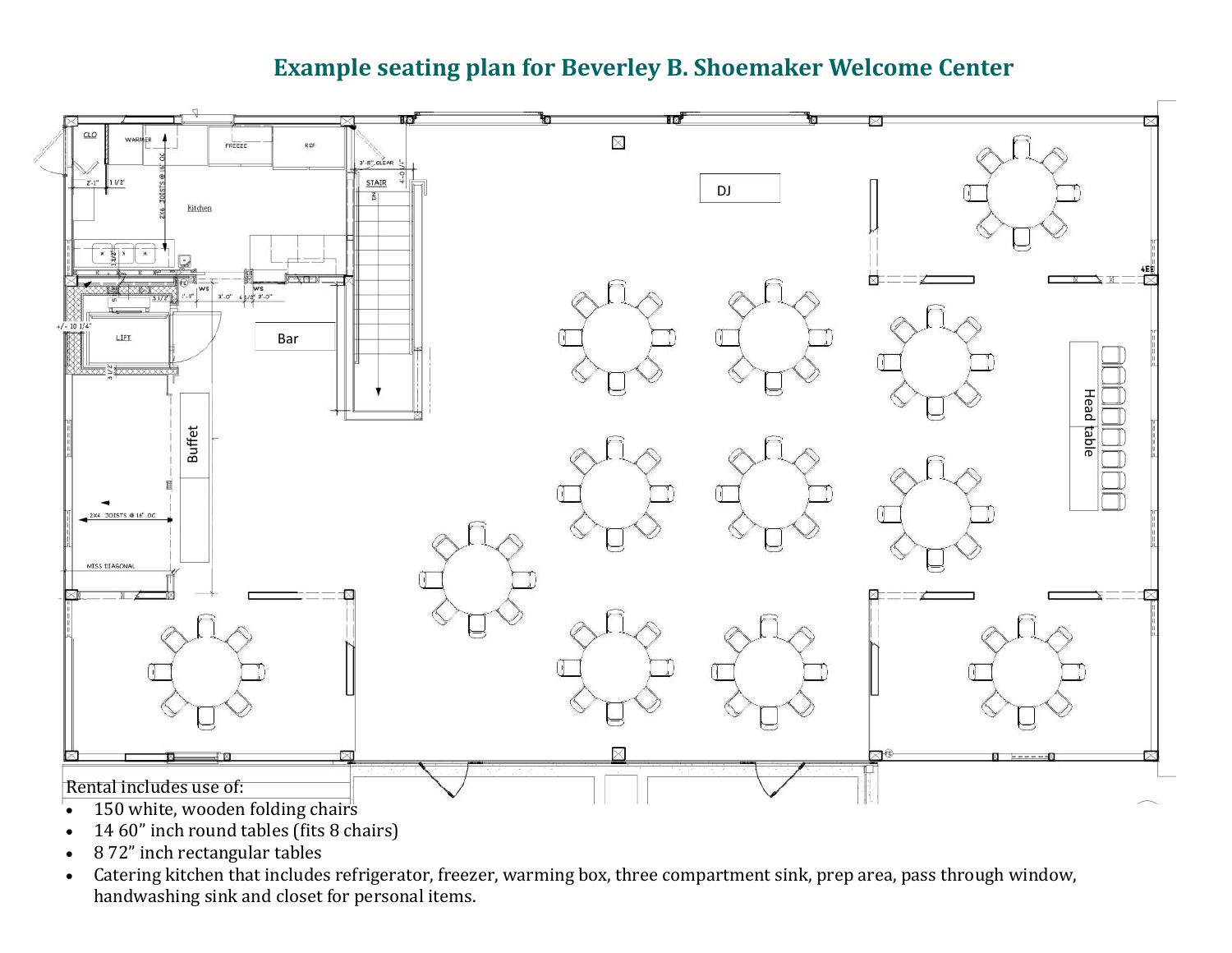# **Belle Grove Plantation List of Vendors**

This list is a guide to help you in planning your event at Belle Grove. If you have someone you would like to use, please let us know. We will be happy to accommodate them and provide them with a set of rules and regulations for the use of the property.

### *CATERERS*

**Caterers must hold food service operations permit from the Virginia Dept. of Health:**

Monks BBQ Purcellville, VA (540) 751-9425 [www.MonksQ.com](http://www.monksq.com/)

Six Star Events Winchester VA (540) 773-3306 [www.sixstareventsllc.com](http://www.sixstareventsllc.com/)

Downtown Catering Company Front Royal VA (540) 622-2252 [www.downtowncateringco.com](http://www.downtowncateringco.com/)

Po' Green's Front Royal VA (540) 202-3838 [www.pogreens.com](http://www.elementonmain.com/)

R Roots Catering Winchester, VA (540) 313-4769 [www.rrootscatering.com](http://www.rrootscatering.com/)

Love at First Bite White Post, VA 540-955-4462 www.loveatfirstbitecatering.com

\*More Available upon Request

### *[EVENT PLANNING](http://michellesmainevent.com/)*

Michelle's Main Event Winchester, VA (540) 539-8483 michellesmainevent.com/

### *MUSIC*

Allen Dec Harpist Middletown, VA (540) 869-8090 [harperagdec@gmail.com](mailto:harperagdec@gmail.com)

The DJ Connection Front Royal, VA (540) 635-3503 thedjconnection.com

Five of a Kind Bluegrass Strasburg, VA fiveofakindbluegrass.com

The Mark Brandt Jazz Trio (703) 369-0965 markbrandttrio.com

Robert Mitchell Bagpiper Germantown, MD (301) 972-2106 thereelpiper.com

Arielle Sukhram Pianist (540) 325-7416 joyofpiano@yahoo.com

Special Occasions Entertainment (540) 869-5103 [www.specialoccasionsdj.com](http://www.specialoccasionsdj.com/)

Vicky Lee Piano & Celtic Harp Winchester, VA (434) 234-8094 [v.leezy@gmail.com](mailto:v.leezy@gmail.com)

## *FLORISTS*

Lush and Local: The Flower Ladies Strasburg, VA (727) 742-8772 (540) 333-5339 <https://lushandlocalflowers.com/>

Samantha M. Greenfield Designs in Floral Artistry Toms Brook, VA (540) 335-0095 [www.samanthagreenfield.com](http://www.samanthagreenfield.com/)

Love Flowers Shenandoah Heather Merchant (540) 551-5084 loveflowers.us

\*More Available upon Request

### *VIDEOGRAPHERS*

JR Murray Productions Shenandoah Valley [www.jrmurrayproductions.com](http://www.jrmurrayproductions.com/)

An Affair to Remember Winchester, VA (540) 667-6220 anaffairtoremembervideo.com

### *PHOTOGRAPHERS*

Franzi Lee Photography Franzi Curry (540) 305-9409 franzileephotography@ [gmail.com](mailto:franzileephotography@gmail.com)

[Robert God](mailto:franzileephotography@gmail.com)love Photographer (540) 335-8273 robertgodlove@rocketmail.com

[Chelsea Felty Photography](mailto:robertgodlove@rocketmail.com) (540)336-9763 www.chelseafeltyphotography .com

Kristen Lynne Photography Warrenton, VA (540) 272-7309 kristenlynne.com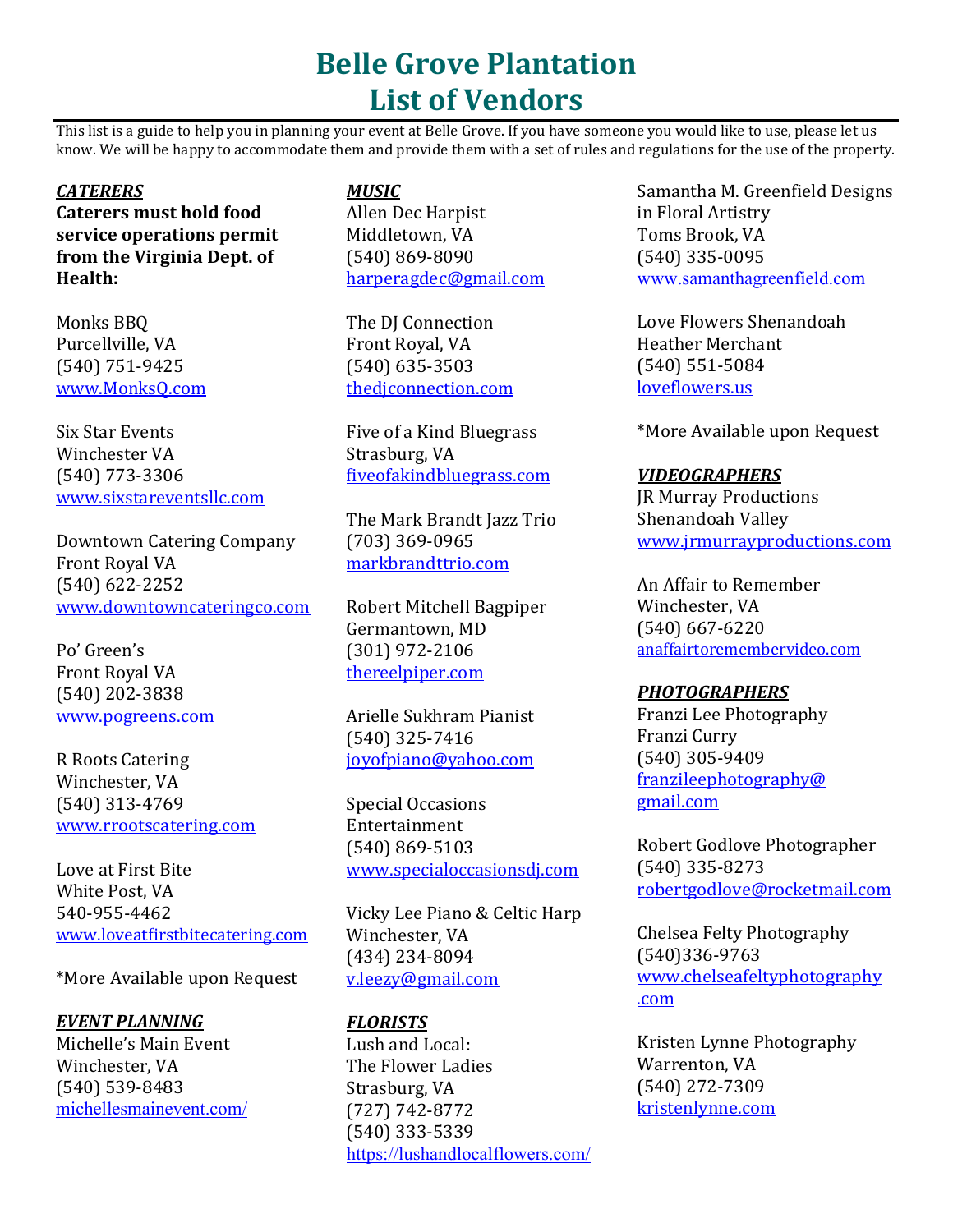# **Belle Grove Plantation List of Vendors**

This list is a guide to help you in planning your event at Belle Grove. If you have someone you would like to use, please let us know. We will be happy to accommodate them and provide them with a set of rules and regulations for the use of the property.

Katherine Roper Photography Winchester, VA 540-905-9769 info@katherineroper.com [www.katherineroper.com](http://www.katherineroper.com/)

Scott Turnmeyer Photography scott@turnmeyer.com www.turnmeyer.com

### *ATTIRE*

The Valley Bride Morgan Beachler [info@thevalleybride.com](mailto:info@thevalleybride.com)

### *CAKES*

The Cake Boutique Winchester, VA (540) 664-5605 [the.cake.boutique@live.com](mailto:jennifer@tiersinheaven.com)

The Lucky Cakery Kimberly Worthington Stephens City, VA (540) 931-8473 [theluckycakery@comcast.net](mailto:theluckycakery@comcast.net)

The Sweet Tooth Bakery Winchester, VA (540) 667-6155 sweettoothbakeryva.com

### *RENTALS*

Grand Rental Station Winchester, VA (540) 667-1400 grandrentalwinchesterva.com

Delightfully Yours Winchester, VA (540) 327-2233 (Elaine) (540) 664-4181 (Bridget) [Elaine.wilson127@gmail.com](mailto:Elaine.wilson127@gmail.com)

### *TRANSPORTATION*

Classy Cowboy Chauffer Gary Clark Winchester, VA (540) 773-4660 [Classycowboychauffer@](mailto:Classycowboychauffer@gmail.com) [gmail.com](mailto:Classycowboychauffer@gmail.com)

Shenandoah Carriage Company Linda Winder (540) 635-7745 [www.shenandoahcarriage.net](http://www.shenandoahcarriage.net/)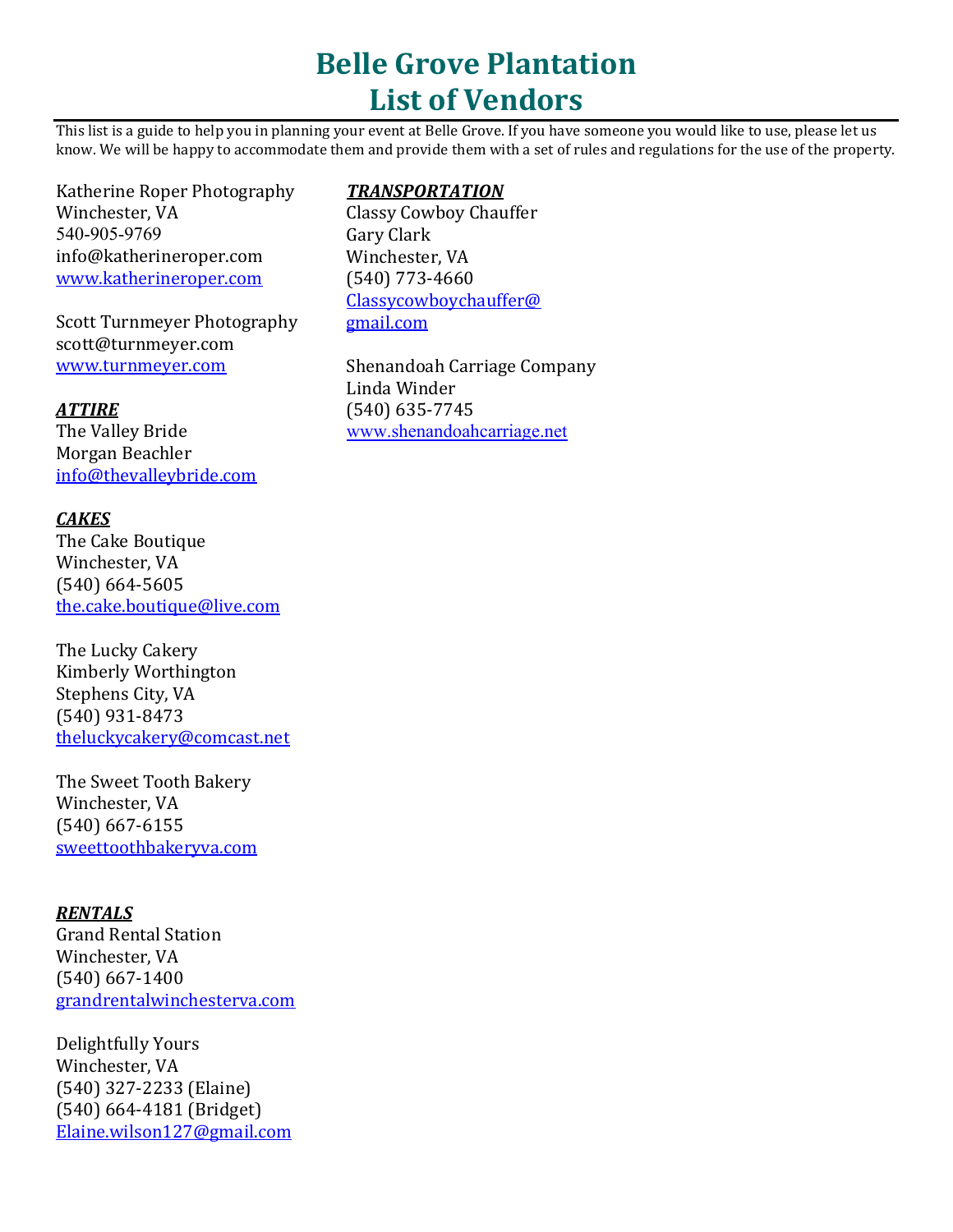

(Responsible Party)



#### MM/DD/YYYY

On behalf of  $\frac{1}{(Responsible Party)}$  for  $\frac{1}{(Type of event)}$ 

Belle Grove, Inc., which operates Belle Grove Plantation, a property of the National Trust for Historic Preservation, has reserved Belle Grove Plantation on **DATE** from **TIME.** This time includes two (2) hours for set up, five (5) hours for the event, and one (1) hour for clean up. Belle Grove Plantation will provide a maximum of fourteen (14) 60" round tables, eight (8) 6' long tables, 150 white wooden folding chairs (to be used in the Welcome Center only), and 120 white vinyl folding chairs (for ceremony). For additional rental information see attached statement. The barn is available for set up Saturday, October 24, 2020 from 9 a.m. to 4 p.m.

Your reservation will be confirmed upon receipt of the duplicate copy of this letter of agreement signed by you. The total rental price is \$\_\_\_\_\_\_\_\_ which includes \$\_\_\_\_ (10%) as a refundable deposit. Events that run past the arranged time and do not leave the property as it was found risk forfeiting this deposit. If the event goes as planned, Belle Grove will refund this amount within a week.

With the signing of this contract you are required to pay a **\$250.00 nonrefundable deposit** to reserve your chosen date. Please return the signed contract within 14 days of the date above. If a cancellation must be made 30 days prior to the event, please notify Belle Grove in writing as soon as possible, however, the deposit will be kept. If it is cancelled in less than 30 days any additional payments that have been made will also be kept.

Half of the rental fee is due on **DATE** 60 days prior to the event. The balance of the rental fee is due on **DATE** 30 days prior to the event.

In requesting the use of the Belle Grove site, you agree to assume full financial liability and responsibility for any damage to or loss of objects or property belonging to or rented by the National Trust for Historic Preservation, hereafter called NTHP, or Belle Grove, Inc., or for any claims of personal injury or property damage incurred during or as a result of such use. Therefore, it is necessary for you to furnish Belle Grove with a Certificate of Insurance by **DATE** showing that you have **personal liability coverage of \$1,000,000 per occurrence**, stating Belle Grove Plantation and the National Trust for Historic Preservation as additional insured parties.

You also agree to abide by the procedures governing special use of the property as listed in the attached Policy Statement. This agreement may be cancelled without penalty by Belle Grove, Inc., or the NTHP, if in the opinion of the property director any portion of the property necessary to the intended used has become unsafe or unsuitable for such use. In such an eventuality, the proposed event may be rescheduled for a date mutually acceptable to Belle Grove Inc., and to you. If rescheduling is not feasible, the use deposit will be refunded.

Please be advised that there is another business named Belle Grove Plantation in King George, Virginia. It is your responsibility to ensure that your vendors and guests have correct directions to our site.

If the foregoing correctly states your understanding of our agreement, please sign and return the attached copy of this letter at your earliest convenience. If we do not hear from you within two weeks after the date of this letter, your reservation will automatically be cancelled.

Thank you for your interest in Belle Grove Plantation. If you have any questions, please do not hesitate to call me at 540-869-2028.

Sincerely,

Kristen Laise \_\_\_\_\_\_\_\_\_\_\_\_\_\_\_\_\_\_\_\_\_\_\_\_\_\_\_\_\_\_\_\_\_\_\_\_\_\_\_\_\_\_\_\_\_\_\_\_\_\_\_\_ \_\_\_\_\_\_\_\_\_\_\_\_\_\_\_\_\_\_\_\_\_\_\_\_\_\_ Executive Director Signature Signature Date

For the Renting Party

Signature Date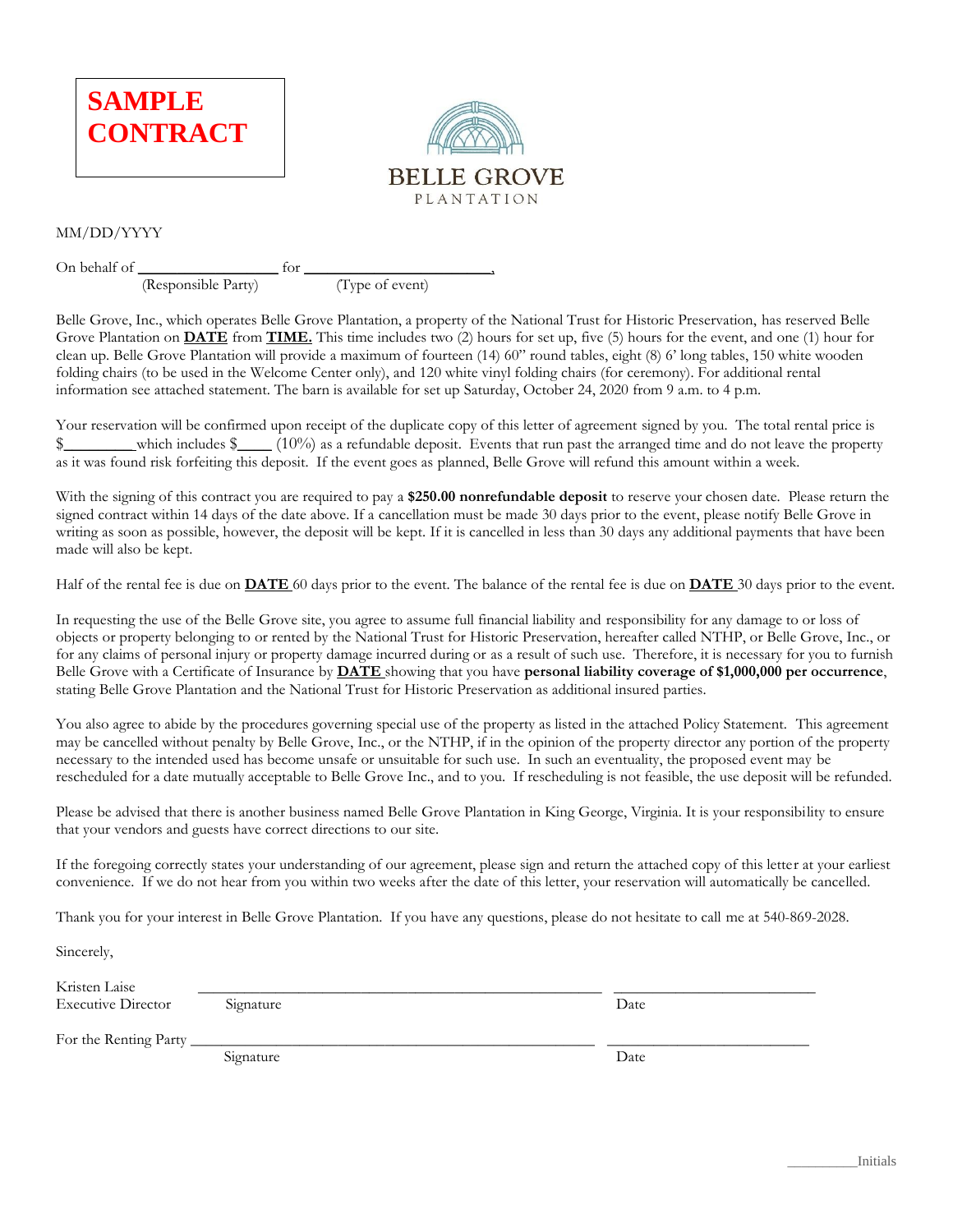# **RESPONSIBLE PARTY INFORMATION**

| Name:<br>Address: | <u> 1980 - Andrea Andrewski, politik američki profesor (d. 1980)</u>                                                 |
|-------------------|----------------------------------------------------------------------------------------------------------------------|
|                   |                                                                                                                      |
|                   |                                                                                                                      |
| Phone:            | <u> 1989 - Jan Samuel Barbara, prima a prima a prima a prima a prima a prima a prima a prima a prima a prima a p</u> |
|                   |                                                                                                                      |
| Email:            |                                                                                                                      |

## **ADDITIONAL RENTALS INFORMATION**

Belle Grove Plantation will provide 60" round tables, 6' long tables and white vinyl and white wooden chairs to accommodate an event with 100 people, or these items plus a 40x80 tent for weddings with more than 100 people. These numbers include the bridal party and the guests. For ceremony only rentals, only white vinyl chairs are provided. Any additional rentals or upgrades wanted by the renting party can be rented through Belle Grove but will be billed back to the renter. This includes:

- Linens
- Additional chairs
- Additional tables
- Dance floor
- Dishes and flatware
- Fans or heaters (in tent only)

The renting party can provide their own additional items. A list of suppliers is provided to the renters but are not required to use any vendors on the list. Belle Grove will need to be notified which vendors will be used.

Event set up is the responsibility of the renters including table and chair set up and break down after the event. Arrangements can be made to come back and complete clean up the next day, but all trash and valuables must be removed from the property, including the Manor House, the night of the event. Upon request, set up can be done the day before the event during business hours.

## **SPECIAL USE OF BELLE GROVE POLICY AND PROCEDURES**

Belle Grove Plantation is owned by the NTHP and operated by Belle Grove, Inc. The Manor House was built in 1797 by Isaac Hite, Jr., the grandson of the first recorded settler in the Shenandoah Valley. The first floor of the house and the downstairs winter kitchen are open to the public on a regular basis. The Museum Shop is open concurrently with the Manor House. The Manor House and Shop will close to the public at the start of your rental time. The Manor House can be open for wedding guests after the ceremony at the request of the renter.

It is the policy of the NTHP and Belle Grove, Inc., to permit individuals and organizations to use the property for functions and meetings in order to facilitate public participation in historic preservation and to advance the interests of Belle Grove, Inc. through increased public support. Renters should be aware of the nature of the spaces they are using, and behavior should be appropriate for such a setting. When a historic property is used during a function, renters and their guests must be aware they are using space which is fragile and irreplaceable and contains museum collections. Renters and their guests must also be aware of their own personal safety when on-site; the lawns, floors, brick walkways, and gravel paths can be uneven. When setting up for an event, the renter and their vendors may need to make adjustments to minimize hazards.

Additionally, the NTHP request that the following statement be included in any invitation or written material this rent, **"Belle Grove is a property of the National Trust for Historic Preservation"**.

**Permitted Uses** Any use of Belle Grove shall: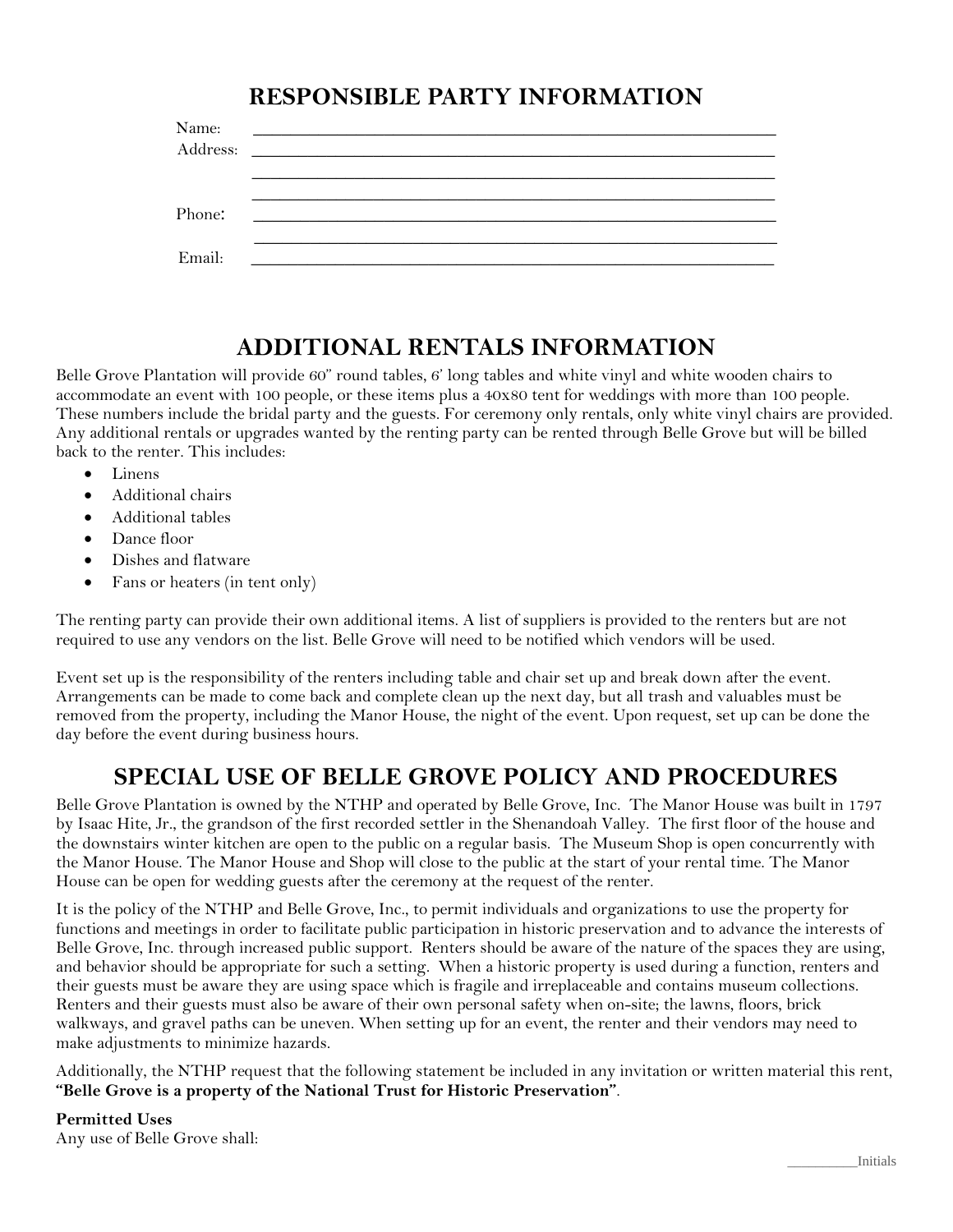- Be consistent with the preservation of the building, the museum collection, and the property.
- Not detract from the public image of the NTHP or Belle Grove, Inc.
- Respect local laws and the physical and logistical limitations of the property.
- Be scheduled to be consistent with other special events, staffing requirements and limitations.
- Not constitute an endorsement of any group, its activities or its products.

Commercial and publicity photography, films, and television may be permitted when it is dignified and compatible with the character of the property and NTHP and Belle Grove, Inc. programs. Specific approval is required in each instance and fees will be charged. Personal wedding photography is permitted both inside and outside the Manor House.

### **Prohibited Uses**

• Decorations, including decorative lighting, may not be attached to any part of the Manor House or Barn, except where a hook or other hanging device is already installed for that purpose.

• Food and beverages are permitted in the dining room and lower level, but not in other museum areas of the Manor House.

- Live flowers are permitted. For use in the Manor House, the approval of Executive Director is needed. Flower arrangements must have plates beneath them to protect all indoor surfaces. Dried flower arrangements may also be used.
- Candles or any open flame are not permitted in the Manor House or Barn at any time.
- Smoking of any kind, including cigarettes, cigars, and pipes in the Manor House, Barn, and around outbuildings is prohibited. A smoking area will be designated by Belle Grove staff.
- Fireworks, Chinese lanterns, or other items that are ignited are prohibited. Sparklers with sand or water buckets to extinguish them may be permitted with prior approval by the Executive Director.
- Dancing and amplified music are not permitted in the upstairs of the Manor House.
- The throwing of rice or confetti is not permitted in the Manor House or the front or back steps. Birdseed, flower petals, or bubbles may be used outside of the Manor House.
- The Manor House is typically open to visitors until 4:00 p.m., Monday Saturday, and 5:00 p.m. on Sundays.
- Renters, their caterers, musicians or other sub contractors will respect guides and visitors during touring hours.
- Arrangements must be made in advance of scheduled event for any photography. No photographers will be allowed in Manor House during touring hours (see above). The use of drones is also not permitted.

If the staff member on duty believes the continuation of the event has the potential to damage or harm the historic collections or buildings at Belle Grove, including the lawn, the staff person has the authority in his/her sole discretion to terminate the event or take other action. The deposit or a fraction there of will not be returned if there are damages, rental time goes over or there are other disturbances.

## **INSTRUCTIONS FOR CATERERS AT BELLE GROVE PLANTATION**

- 1. The caterer shall provide, upon instructions by the renting party all personnel, food, drinks, linens, tableware, tables and chairs needed, and all other equipment. Use of Belle Grove supplies is prohibited.
- 2. Caterers should hold the appropriate licensing from the Virginia Department of Alcoholic Beverage Control and the renting party is responsible for obtaining a Virginia ABC banquet/special event license.
- 3. A supervisor from the catering firm must remain with the other personnel throughout the function, including set-up, take-down and clean-up. The supervisor should make him/herself known to the Belle Grove staff upon arrival.
- 4. Caterers shall make deliveries on driveway around barn and to the tent. Caterers should exercise extreme caution when arriving and unloading as there may be visitors still on the property using walks and driveway.
- 5. Vehicles not being directly used for service must be parked in barnyard with staff and vendor cars.
- 6. Furnishings or objects belonging to Belle Grove may be moved only by Belle Grove staff.